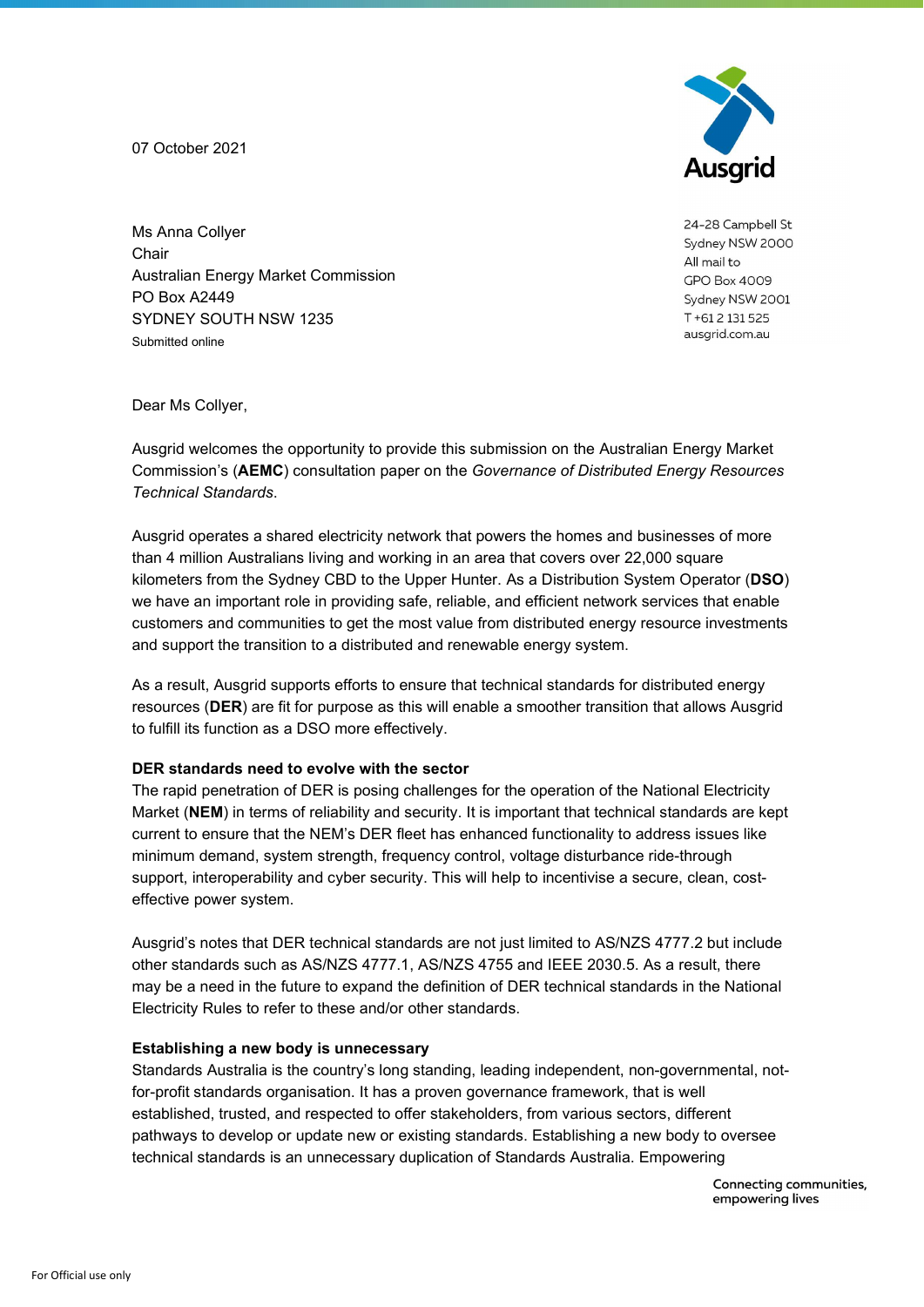Standards Australia to continue to set the technical standards for DER ensures these standards remain nationally consistent while addressing emerging issues.

In addition, Standards Australia has a range of expedited delivery options, including interim standards, technical specifications, direct adoption of international standards and handbooks. These can be delivered in much shorter timeframes (as quickly as six months), compared to the development of a full Australian Standard. Ausgrid believes that an approach that engages with Standards Australia to utilise these expedited delivery options can address the current concern about the need for the timely setting of new technical specifications for DER. Early engagement with industry and regulators can also allow for critical standards development projects to be flagged early within Standards Australia's internal processes. This allows for reduced editing, publishing, and other timing considerations that can potentially add delays.

## Governance not standard setting

In support of this approach, Ausgrid feels there is merit in the AEMC establishing a DER governance committee which is responsible for developing a DER Technical Standards roadmap to enable emerging issues to be addressed in a timely fashion. This will address the issue identified in the Sapere/CutlerMerz review<sup>1</sup> into DER governance standards that informed the Energy Security Board's rule change request which found "that the governance of DER technical standards is fragmented, lacking clarity of roles and coordination".

This body should develop a roadmap having reference to existing national and international work. This way work on DER technical standards can be appropriately sequenced, prioritised and leveraged. Where possible the committee should engage with regulators to remove redundant duplicative requirements in the current framework, whether that be in regulations or standards. This new committee should also be funded to enable it to commission research or leverage off funding opportunities from other entities such as the Australian Renewable Energy Agency and state governments. To the extent new standards or technical guidance is required the committee should then refer this to Standards Australia to be done through one of its expedited delivery options.

Membership, appointment, expertise and balance of the committee should be as set out in Table 3.1 of the consultation paper. In terms of the membership of the new committee, it should include a senior employee from Standards Australia so they are across the key issues, timing and potential workstreams. This will reduce the risk of fragmentation and delays in Standards Australia processes. It will also ensure any issues about the appropriateness of particular work for Standards Australia are identified early and worked through before Standards Australia is formally engaged.

# The proposed assessment framework needs to include the costs to customers of the proposed changes

The proposed assessment framework needs to include potential cost impacts to all customers. This includes costs incurred directly from changes that may be required for all new and replacement DER devices and also indirectly through the monitoring and compliance frameworks that networks are required to implement. It should also consider whether any proposed changes will more broadly maximise the value of these changes for customers.

<sup>1</sup> https://srgexpert.com/publications/review-of-governance-of-der-technical-standards/